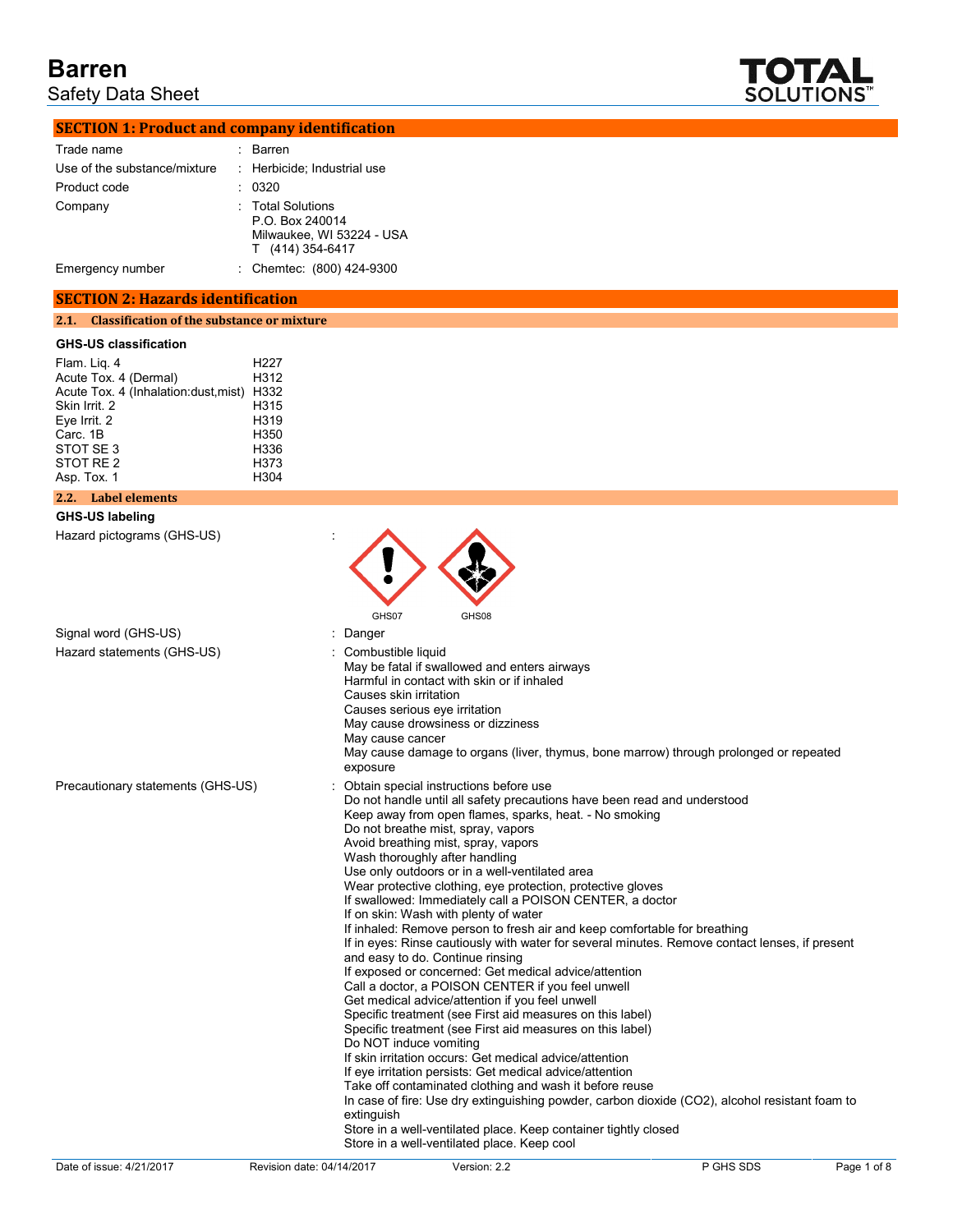

Store locked up

Dispose of contents/container to comply with local/regional/national regulations

#### **2.3. Other hazards** No additional information available

# **2.4. Unknown acute toxicity (GHS US)**

Not applicable

# **SECTION 3: Composition/Information on ingredients**

### **3.1. Substances**

#### Not applicable

#### Full text of H-phrases: see section 16

| 3.2. Mixtures<br>Name                   | <b>Product identifier</b> | $\%$          | <b>GHS-US classification</b>                                                                                                                                                                                                             |
|-----------------------------------------|---------------------------|---------------|------------------------------------------------------------------------------------------------------------------------------------------------------------------------------------------------------------------------------------------|
| Petroleum Solvent                       | (CAS-No.) 68476-34-6      | 75 - 90       | Flam. Lig. 3, H226<br>Acute Tox. 4 (Dermal), H312<br>Acute Tox. 4 (Inhalation), H332<br>Acute Tox. 4 (Inhalation:dust, mist),<br>H332<br>Skin Irrit. 2, H315<br>Carc. 2, H351<br>STOT SE 3, H336<br>STOT RE 2, H373<br>Asp. Tox. 1, H304 |
| Glycol Ether EB                         | (CAS-No.) 111-76-2        | $10 - 20$     | Flam. Lig. 4, H227<br>Acute Tox. 4 (Oral), H302<br>Skin Irrit. 2, H315<br>Eye Irrit. 2A, H319<br>Asp. Tox. 1, H304                                                                                                                       |
| 2-ethylhexyl 2,4-dichlorophenoxyacetate | (CAS-No.) 1928-43-4       | $0.98 - 1.20$ | Acute Tox. 4 (Oral), H302                                                                                                                                                                                                                |
| bromacil                                | (CAS-No.) 314-40-9        | $0.93 - 1.03$ | Eye Irrit. 2A, H319                                                                                                                                                                                                                      |
| naphthalene<br>.                        | (CAS-No.) 91-20-3         | $0 - 0.25$    | Flam. Lig. 4, H227<br>Acute Tox. 4 (Oral), H302<br>Carc. 1B, H350<br>Aquatic Acute 1, H400                                                                                                                                               |

A specific chemical identity and/or percentage of composition has been withheld as a trade secret. Any concentration shown as a range is to protect confidentiality or is due to batch variation.

| <b>SECTION 4: First aid measures</b>                                            |                                                                                                                                                                                                                                                                                                                      |  |  |  |
|---------------------------------------------------------------------------------|----------------------------------------------------------------------------------------------------------------------------------------------------------------------------------------------------------------------------------------------------------------------------------------------------------------------|--|--|--|
| 4.1. Description of first aid measures                                          |                                                                                                                                                                                                                                                                                                                      |  |  |  |
| First-aid measures general                                                      | If you feel unwell, seek medical advice (show the label where possible). IF exposed or concerned:<br>Get medical advice/attention.                                                                                                                                                                                   |  |  |  |
| First-aid measures after inhalation                                             | If breathing is difficult, remove victim to fresh air and keep at rest in a position comfortable for<br>breathing. Call a POISON CENTER or doctor/physician if you feel unwell.                                                                                                                                      |  |  |  |
| First-aid measures after skin contact                                           | Remove affected clothing and wash all exposed skin area with mild soap and water, followed by<br>warm water rinse. Wash contaminated clothing before reuse. If skin irritation or rash occurs: Consult<br>a doctor/medical service.                                                                                  |  |  |  |
| First-aid measures after eye contact                                            | Rinse cautiously with water for several minutes. Remove contact lenses, if present and easy to do.<br>Continue rinsing. If eye irritation persists: Get medical advice/attention.                                                                                                                                    |  |  |  |
| First-aid measures after ingestion                                              | Do NOT induce vomiting. Immediately call a poison center or doctor/physician.                                                                                                                                                                                                                                        |  |  |  |
| Most important symptoms and effects, both acute and delayed<br>4.2.             |                                                                                                                                                                                                                                                                                                                      |  |  |  |
| Symptoms/effects                                                                | May cause cancer. May be fatal if swallowed and enters airways. Harmful if inhaled. Harmful in<br>contact with skin. Causes skin irritation. Causes serious eye irritation. May cause drowsiness or<br>dizziness. May cause damage to organs (liver, thymus, bone marrow) through prolonged or repeated<br>exposure. |  |  |  |
| Symptoms/effects after inhalation                                               | Harmful if inhaled. May cause drowsiness or dizziness.                                                                                                                                                                                                                                                               |  |  |  |
| Symptoms/effects after skin contact                                             | Causes skin irritation. Harmful in contact with skin.                                                                                                                                                                                                                                                                |  |  |  |
| Symptoms/effects after eye contact                                              | Causes serious eye irritation.                                                                                                                                                                                                                                                                                       |  |  |  |
| Symptoms/effects after ingestion                                                | May be fatal if swallowed and enters airways.                                                                                                                                                                                                                                                                        |  |  |  |
| 4.3. Indication of any immediate medical attention and special treatment needed |                                                                                                                                                                                                                                                                                                                      |  |  |  |

No additional information available

| <b>SECTION 5: Firefighting measures</b> |                                                                |
|-----------------------------------------|----------------------------------------------------------------|
| <b>5.1.</b> Extinguishing media         |                                                                |
| Suitable extinguishing media            | : Dry chemical powder. Carbon dioxide. Alcohol-resistant foam. |
| Unsuitable extinguishing media          | : Solid water jet ineffective as extinguishing medium.         |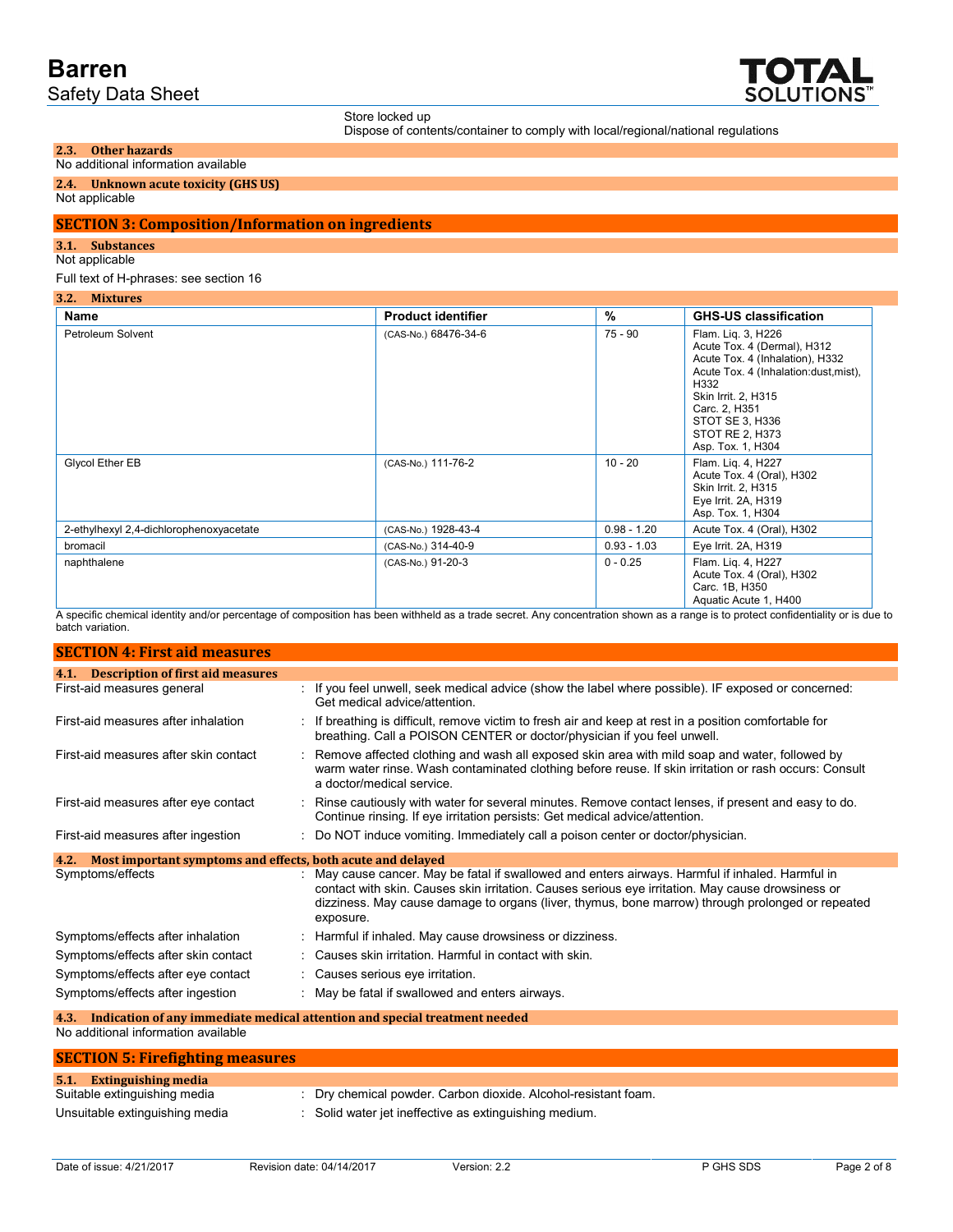Safety Data Sheet



| 5.2. Special hazards arising from the substance or mixture                   |                                                                                                                                                                                                                                                                                                                                                                                                                                                                                                                                 |
|------------------------------------------------------------------------------|---------------------------------------------------------------------------------------------------------------------------------------------------------------------------------------------------------------------------------------------------------------------------------------------------------------------------------------------------------------------------------------------------------------------------------------------------------------------------------------------------------------------------------|
| Fire hazard                                                                  | : Combustible liquid.                                                                                                                                                                                                                                                                                                                                                                                                                                                                                                           |
| <b>Explosion hazard</b>                                                      | Explosion risk in case of fire. Heat may build pressure, rupturing closed containers, spreading fire<br>and increasing risk of burns and injuries. May be ignited by sparks. May form flammable/explosive<br>vapor-air mixture.                                                                                                                                                                                                                                                                                                 |
| Reactivity                                                                   | On burning: release of toxic and corrosive gases/vapors (nitrous vapors, sulphur oxides, carbon<br>monoxide - carbon dioxide). If the product is involved in a fire, it can release toxic chlorine gases.<br>Reacts violently with (strong) oxidizers.                                                                                                                                                                                                                                                                          |
| 5.3. Advice for firefighters                                                 |                                                                                                                                                                                                                                                                                                                                                                                                                                                                                                                                 |
| Firefighting instructions                                                    | Exercise caution when fighting any chemical fire. In case of fire: Evacuate area. Fight fire remotely<br>due to the risk of explosion. Use water spray or fog for cooling exposed containers. Take account of<br>environmentally hazardous firefighting water.                                                                                                                                                                                                                                                                  |
| Protection during firefighting                                               | Do not enter fire area without proper protective equipment, including respiratory protection.                                                                                                                                                                                                                                                                                                                                                                                                                                   |
| <b>SECTION 6: Accidental release measures</b>                                |                                                                                                                                                                                                                                                                                                                                                                                                                                                                                                                                 |
| General measures                                                             | 6.1. Personal precautions, protective equipment and emergency procedures<br>: Remove ignition sources. Use special care to avoid static electric charges.                                                                                                                                                                                                                                                                                                                                                                       |
| 6.1.1. For non-emergency personnel                                           |                                                                                                                                                                                                                                                                                                                                                                                                                                                                                                                                 |
| Protective equipment                                                         | Protective goggles. Gloves. Protective clothing.                                                                                                                                                                                                                                                                                                                                                                                                                                                                                |
|                                                                              |                                                                                                                                                                                                                                                                                                                                                                                                                                                                                                                                 |
| Emergency procedures                                                         | Evacuate unnecessary personnel. No naked flames or sparks.                                                                                                                                                                                                                                                                                                                                                                                                                                                                      |
| 6.1.2. For emergency responders                                              |                                                                                                                                                                                                                                                                                                                                                                                                                                                                                                                                 |
| Protective equipment                                                         | Equip cleanup crew with proper protection.                                                                                                                                                                                                                                                                                                                                                                                                                                                                                      |
| Emergency procedures                                                         | Stop leak if safe to do so. Stop release. Ventilate area.                                                                                                                                                                                                                                                                                                                                                                                                                                                                       |
| <b>6.2.</b> Environmental precautions                                        |                                                                                                                                                                                                                                                                                                                                                                                                                                                                                                                                 |
| Avoid release to the environment. Prevent entry to sewers and public waters. |                                                                                                                                                                                                                                                                                                                                                                                                                                                                                                                                 |
| 6.3. Methods and material for containment and cleaning up                    |                                                                                                                                                                                                                                                                                                                                                                                                                                                                                                                                 |
| For containment                                                              | : Contain released substance, pump into suitable containers.                                                                                                                                                                                                                                                                                                                                                                                                                                                                    |
| Methods for cleaning up                                                      | This material and its container must be disposed of in a safe way, and as per local legislation. Take<br>up liquid spill into inert absorbent material, e.g.: sand/earth. Clean contaminated surfaces with a<br>soap solution.                                                                                                                                                                                                                                                                                                  |
| <b>Reference to other sections</b><br>6.4.                                   |                                                                                                                                                                                                                                                                                                                                                                                                                                                                                                                                 |
| No additional information available                                          |                                                                                                                                                                                                                                                                                                                                                                                                                                                                                                                                 |
| <b>SECTION 7: Handling and storage</b>                                       |                                                                                                                                                                                                                                                                                                                                                                                                                                                                                                                                 |
| 7.1. Precautions for safe handling                                           |                                                                                                                                                                                                                                                                                                                                                                                                                                                                                                                                 |
| Additional hazards when processed                                            | Handle empty containers with care because residual vapors are flammable. Keep away from open<br>flame, sparks, excessive heat. - No smoking.                                                                                                                                                                                                                                                                                                                                                                                    |
| Precautions for safe handling                                                | Comply with the legal requirements. Do not handle until all safety precautions have been read and<br>understood. Do not breathe vapors. Use personal protective equipment as required. Do not eat,<br>drink or smoke when using this product. Do not get in eyes, on skin, or on clothing. Handle and<br>open the container with care. Keep away from sources of ignition - No smoking. Take precautions<br>against electrostatic charges. Obtain special instructions before use. Remove contaminated<br>clothing immediately. |
| Hygiene measures                                                             | Wash thoroughly after handling. Wash contaminated clothing before reuse.                                                                                                                                                                                                                                                                                                                                                                                                                                                        |
| 7.2. Conditions for safe storage, including any incompatibilities            |                                                                                                                                                                                                                                                                                                                                                                                                                                                                                                                                 |
| <b>Technical measures</b>                                                    | Comply with applicable regulations. Proper grounding procedures to avoid static electricity should be<br>followed.                                                                                                                                                                                                                                                                                                                                                                                                              |
| Storage conditions                                                           | Keep container tightly closed. Keep only in the original container in a cool, well ventilated place away<br>from: sparks, open flames, excessive heat.                                                                                                                                                                                                                                                                                                                                                                          |
| Incompatible products                                                        | Oxidizing agent.                                                                                                                                                                                                                                                                                                                                                                                                                                                                                                                |
| Incompatible materials                                                       | Sources of ignition.                                                                                                                                                                                                                                                                                                                                                                                                                                                                                                            |
| Heat-ignition                                                                | KEEP SUBSTANCE AWAY FROM: ignition sources. heat sources.                                                                                                                                                                                                                                                                                                                                                                                                                                                                       |
| Information on mixed storage                                                 | KEEP SUBSTANCE AWAY FROM: oxidizing agents.                                                                                                                                                                                                                                                                                                                                                                                                                                                                                     |
| Storage area                                                                 | Store away from heat. Store in a cool area. Store in a dry area. Store in a well-ventilated place. Keep                                                                                                                                                                                                                                                                                                                                                                                                                         |
|                                                                              | locked up.                                                                                                                                                                                                                                                                                                                                                                                                                                                                                                                      |
| Special rules on packaging                                                   | Keep only in original container. meet the legal requirements.                                                                                                                                                                                                                                                                                                                                                                                                                                                                   |

# **SECTION 8: Exposure controls/personal protection**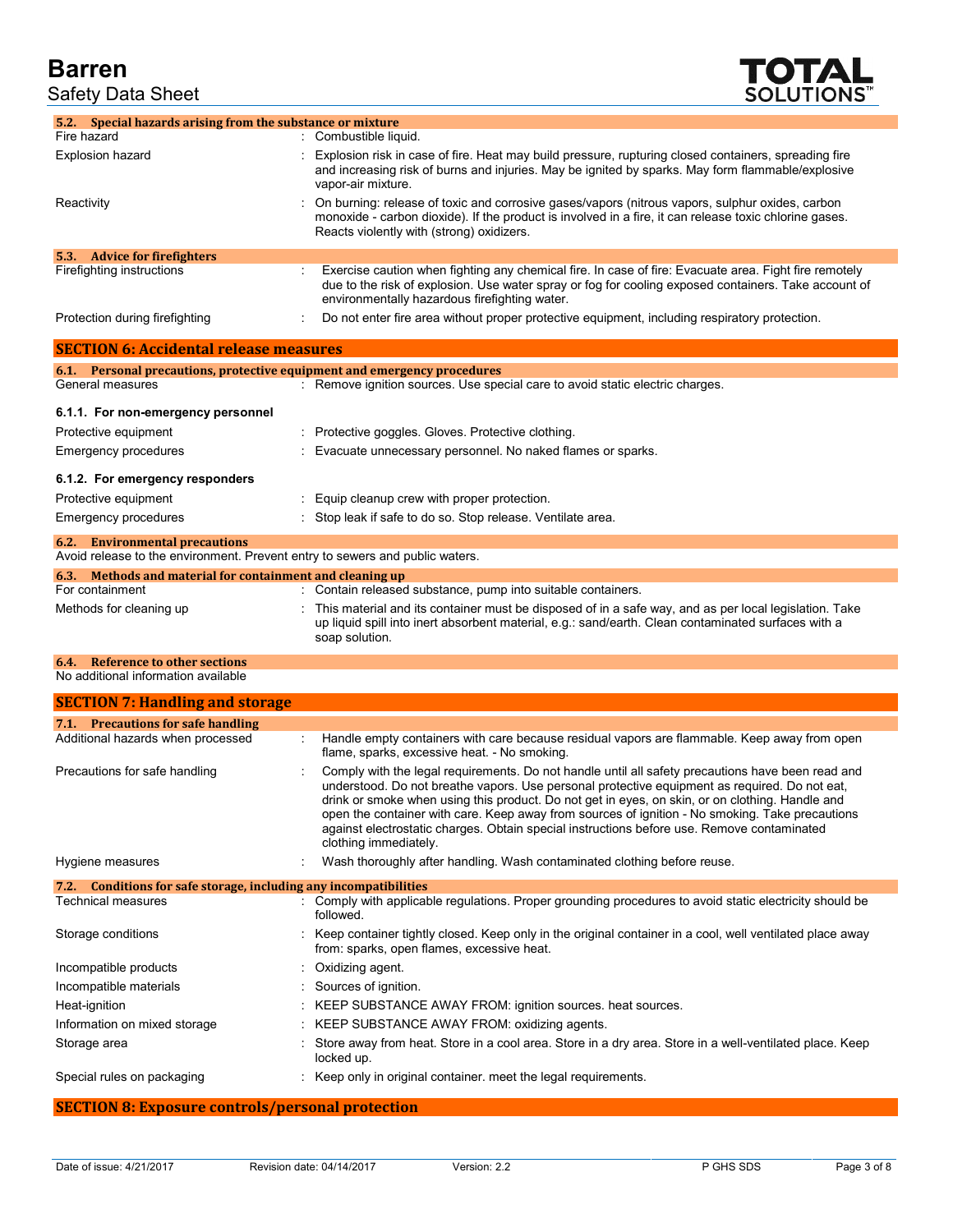Safety Data Sheet



**8.1. Control parameters**

| bromacil (314-40-9)               |                                                     |                                                                                                                                                                                                                                                                                                                                                                                                                                                                                                                                                                                                           |
|-----------------------------------|-----------------------------------------------------|-----------------------------------------------------------------------------------------------------------------------------------------------------------------------------------------------------------------------------------------------------------------------------------------------------------------------------------------------------------------------------------------------------------------------------------------------------------------------------------------------------------------------------------------------------------------------------------------------------------|
| <b>ACGIH</b>                      | ACGIH TWA (mg/m <sup>3</sup> )                      | 10 mg/m <sup>3</sup> (Bromacil; USA; Time-weighted average<br>exposure limit 8 h; TLV - Adopted Value)                                                                                                                                                                                                                                                                                                                                                                                                                                                                                                    |
| naphthalene (91-20-3)             |                                                     |                                                                                                                                                                                                                                                                                                                                                                                                                                                                                                                                                                                                           |
| <b>ACGIH</b>                      | ACGIH TWA (ppm)                                     | 10 ppm                                                                                                                                                                                                                                                                                                                                                                                                                                                                                                                                                                                                    |
| <b>ACGIH</b>                      | Remark (ACGIH)                                      | Hematologic eff; URT & eye irr; Skin; A3 (Confirmed<br>Animal Carcinogen with Unknown Relevance to<br>Humans: The agent is carcinogenic in experimental<br>animals at a relatively high dose, by route(s) of<br>administration, at site(s), of histologic type(s), or by<br>mechanism(s) that may not be relevant to worker<br>exposure. Available epidemiologic studies do not<br>confirm an increased risk of cancer in exposed<br>humans. Available evidence does not suggest that the<br>agent is likely to cause cancer in humans except under<br>uncommon or unlikely routes or levels of exposure) |
| <b>OSHA</b>                       | OSHA PEL (TWA) (mg/m <sup>3</sup> )                 | $50 \text{ mg/m}^3$                                                                                                                                                                                                                                                                                                                                                                                                                                                                                                                                                                                       |
| <b>OSHA</b>                       | OSHA PEL (TWA) (ppm)                                | 10 ppm                                                                                                                                                                                                                                                                                                                                                                                                                                                                                                                                                                                                    |
| <b>Glycol Ether EB (111-76-2)</b> |                                                     |                                                                                                                                                                                                                                                                                                                                                                                                                                                                                                                                                                                                           |
| <b>ACGIH</b>                      | ACGIH TWA (ppm)                                     | 20 ppm                                                                                                                                                                                                                                                                                                                                                                                                                                                                                                                                                                                                    |
| <b>ACGIH</b>                      | Remark (ACGIH)                                      | Eye & URT irr                                                                                                                                                                                                                                                                                                                                                                                                                                                                                                                                                                                             |
| <b>OSHA</b>                       | OSHA PEL (TWA) (mg/m <sup>3</sup> )                 | $240$ mg/m <sup>3</sup>                                                                                                                                                                                                                                                                                                                                                                                                                                                                                                                                                                                   |
| <b>OSHA</b>                       | OSHA PEL (TWA) (ppm)                                | 50 ppm                                                                                                                                                                                                                                                                                                                                                                                                                                                                                                                                                                                                    |
|                                   | 2-ethylhexyl 2,4-dichlorophenoxyacetate (1928-43-4) |                                                                                                                                                                                                                                                                                                                                                                                                                                                                                                                                                                                                           |
| Not applicable                    |                                                     |                                                                                                                                                                                                                                                                                                                                                                                                                                                                                                                                                                                                           |
| Petroleum Solvent (68476-34-6)    |                                                     |                                                                                                                                                                                                                                                                                                                                                                                                                                                                                                                                                                                                           |
| Not applicable                    |                                                     |                                                                                                                                                                                                                                                                                                                                                                                                                                                                                                                                                                                                           |

Appropriate engineering controls : Ventilation rates should be matched to conditions. If applicable, use process enclosures, local exhaust ventilation, or other engineering controls to maintain airborne levels below recommended exposure limits.

Personal protective equipment : Use appropriate personal protective equipment when risk assessment indicates this is necessary. Gloves. Protective clothing. Protective goggles. Safety glasses.



| <b>SECTION 9: Physical and chemical properties</b>            |  |                                          |  |
|---------------------------------------------------------------|--|------------------------------------------|--|
| Information on basic physical and chemical properties<br>9.1. |  |                                          |  |
| <b>Physical state</b>                                         |  | $:$ Liquid                               |  |
| Appearance                                                    |  | : Clear, red colored liquid.             |  |
| Odor                                                          |  | : Fuel oil odor                          |  |
| Odor threshold                                                |  | : No data available                      |  |
| pH                                                            |  | : No data available                      |  |
| Melting point                                                 |  | : No data available                      |  |
| Freezing point                                                |  | : No data available                      |  |
| Boiling point                                                 |  | : No data available                      |  |
| Flash point                                                   |  | : 145 $\degree$ F                        |  |
| Relative evaporation rate (butyl acetate=1)                   |  | : No data available                      |  |
| Flammability (solid, gas)                                     |  | : No data available                      |  |
| Explosion limits                                              |  | : No data available                      |  |
| Explosive properties                                          |  | : Heating may cause a fire or explosion. |  |
| Oxidizing properties                                          |  | : No data available                      |  |
| Vapor pressure                                                |  | : No data available                      |  |
|                                                               |  |                                          |  |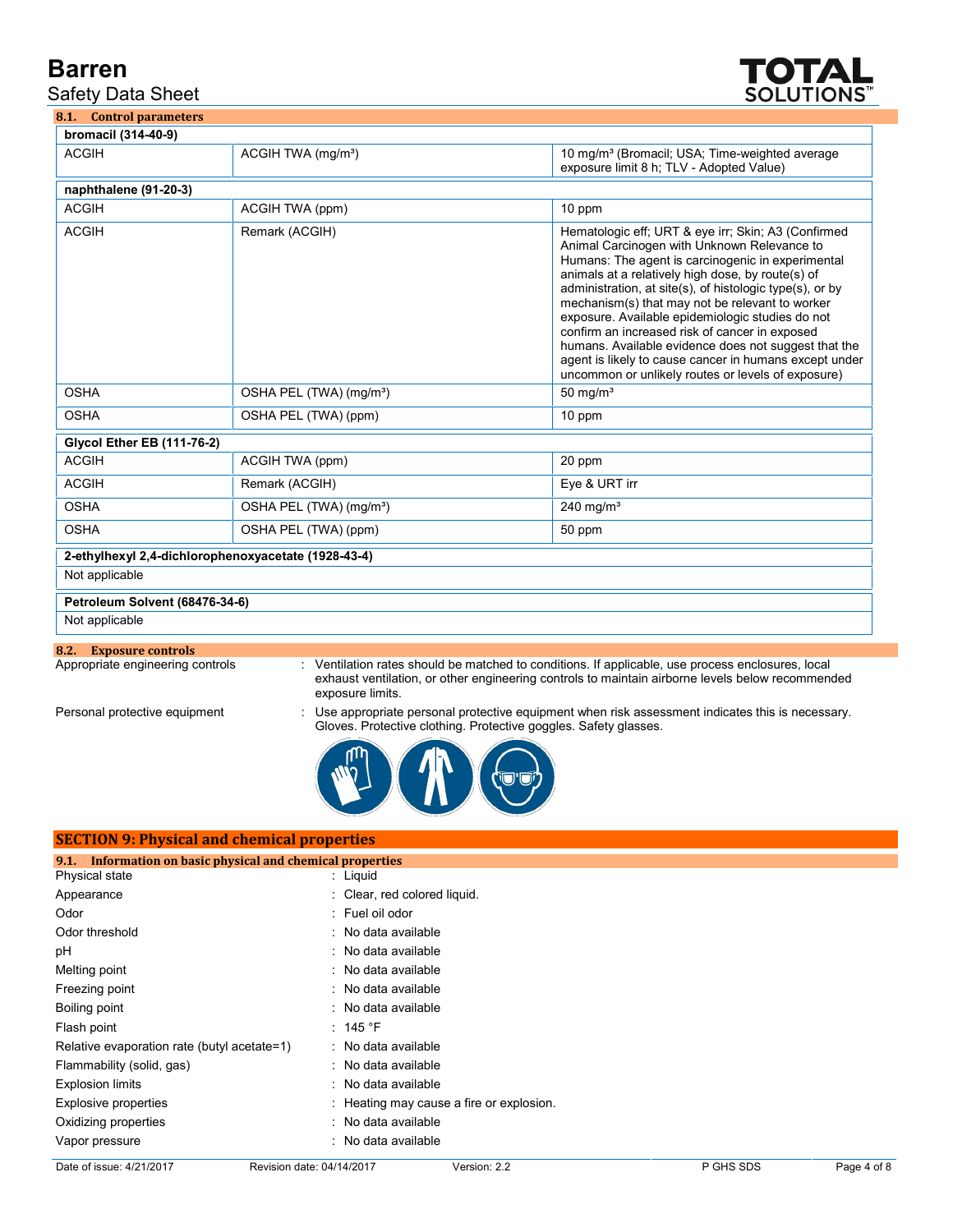# Safety Data Sheet

| Relative density                | : No data available   |
|---------------------------------|-----------------------|
| Relative vapor density at 20 °C | : No data available   |
| Specific gravity / density      | $: 0.875$ q/ml        |
| Solubility                      | : Insoluble in water. |
| Log Pow                         | : No data available   |
| Log Kow                         | : No data available   |
| Auto-ignition temperature       | : No data available   |
| Decomposition temperature       | : No data available   |
| Viscosity                       | : No data available   |
| Viscosity, kinematic            | $:$ < 20 cSt          |
| Viscosity, dynamic              | : No data available   |
| VOC content                     | $: > 90 \%$           |

# **SECTION 10: Stability and reactivity**

### **10.1. Reactivity**

On burning: release of toxic and corrosive gases/vapors (nitrous vapors, sulphur oxides, carbon monoxide - carbon dioxide). If the product is involved in a fire, it can release toxic chlorine gases. Reacts violently with (strong) oxidizers.

#### **10.2. Chemical stability**

Combustible liquid. Stable under normal conditions. Risk of explosion if heated under confinement. Heating may cause a fire or explosion.

**10.3. Possibility of hazardous reactions** Refer to section 10.1 on Reactivity.

### **10.4. Conditions to avoid**

Refer to Section 10 on Incompatible Materials. Open flame. Overheating. Sparks.

**10.5. Incompatible materials**

Oxidizing agents.

### **10.6. Hazardous decomposition products**

Thermal decomposition produces: CO, CO2, Oxides of nitrogen and other potentially toxic fumes.

### **SECTION 11: Toxicological information**

| 11.1. Information on toxicological effects          |                                                                                     |
|-----------------------------------------------------|-------------------------------------------------------------------------------------|
| Acute toxicity                                      | : Dermal: Harmful in contact with skin. Inhalation: dust, mist: Harmful if inhaled. |
| bromacil (314-40-9)                                 |                                                                                     |
| LD50 oral rat                                       | 5200 mg/kg (Rat)                                                                    |
| LD50 dermal rat                                     | > 2500 mg/kg (Rat)                                                                  |
| LD50 dermal rabbit                                  | > 5000 mg/kg (Rabbit)                                                               |
| LC50 inhalation rat (mg/l)                          | $> 4.8$ mg/l/4h (Rat)                                                               |
| ATE CLP (oral)                                      | 5200.000 mg/kg body weight                                                          |
| naphthalene (91-20-3)                               |                                                                                     |
| LD50 oral rat                                       | > 1100 mg/kg (Rat)                                                                  |
| LD50 dermal rat                                     | > 2500 mg/kg (Rat)                                                                  |
| LD50 dermal rabbit                                  | > 20000 mg/kg (Rabbit)                                                              |
| ATE CLP (oral)                                      | 500.000 mg/kg body weight                                                           |
| <b>Glycol Ether EB (111-76-2)</b>                   |                                                                                     |
| LD50 oral rat                                       | 1300 mg/kg                                                                          |
| LD50 dermal rat                                     | > 2000 mg/kg                                                                        |
| ATE CLP (oral)                                      | 1300.000 mg/kg body weight                                                          |
| ATE CLP (dermal)                                    | 1100.000 mg/kg body weight                                                          |
| ATE CLP (dust, mist)                                | 1.500 mg/l/4h                                                                       |
| 2-ethylhexyl 2,4-dichlorophenoxyacetate (1928-43-4) |                                                                                     |
| LD50 oral rat                                       | 896 mg/kg (Rat)                                                                     |
| LD50 dermal rabbit                                  | > 2000 mg/kg (Rabbit)                                                               |
| LC50 inhalation rat (mg/l)                          | $> 5.4$ mg/l/4h (Rat)                                                               |
| Petroleum Solvent (68476-34-6)                      |                                                                                     |
| LD50 oral rat                                       | > 7600 mg/kg                                                                        |
| LD50 dermal rat                                     | > 4300 mg/kg                                                                        |
| LC50 inhalation rat (mg/l)                          | $4.1$ mg/l                                                                          |
| Skin corrosion/irritation                           | : Causes skin irritation.                                                           |

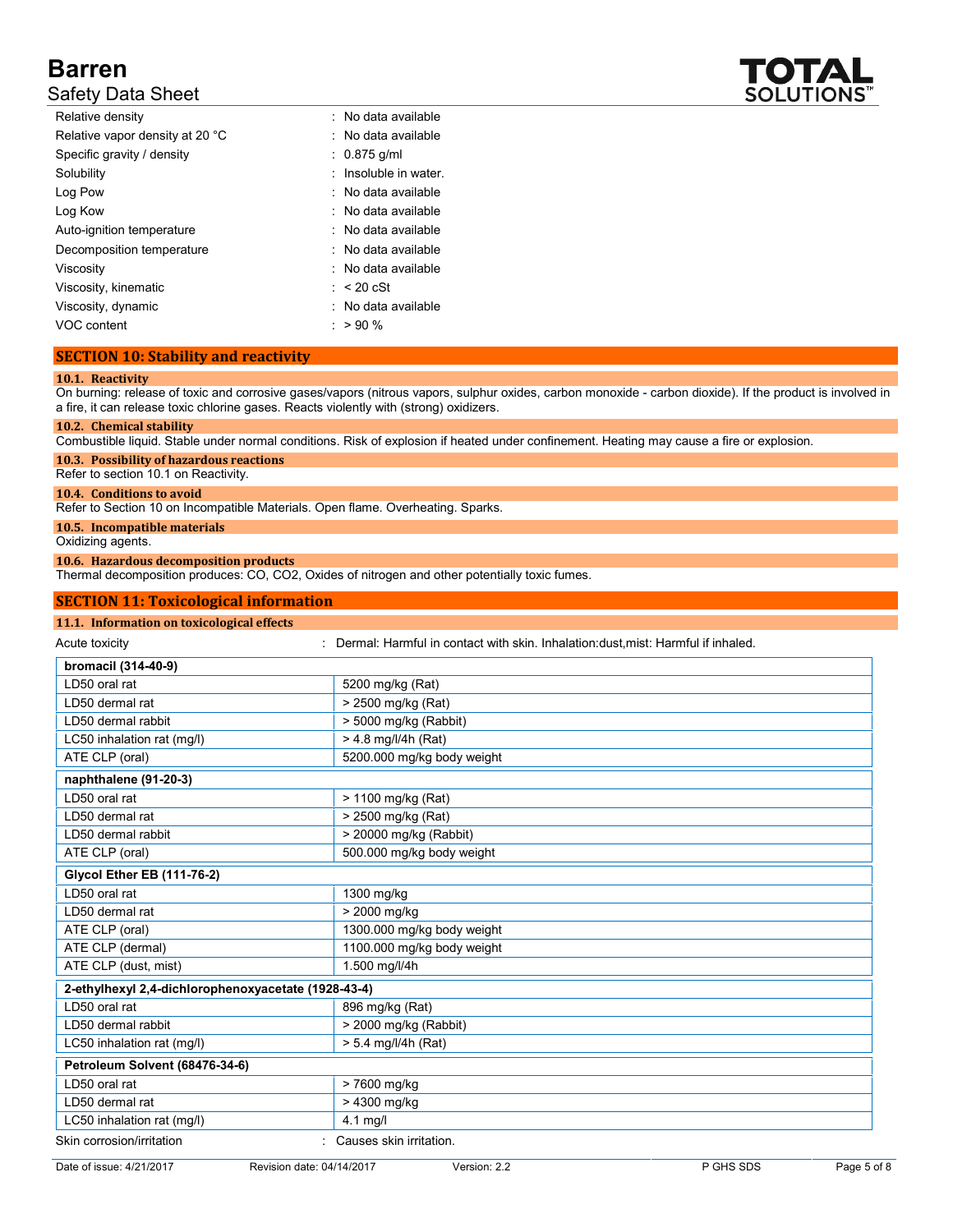

| <b>Safety Data Sheet</b>                              | <b>SOLUTIONS</b>                                                                                   |
|-------------------------------------------------------|----------------------------------------------------------------------------------------------------|
| Serious eye damage/irritation                         | : Causes serious eye irritation.                                                                   |
| Respiratory or skin sensitization                     | Not classified                                                                                     |
| Germ cell mutagenicity                                | Not classified                                                                                     |
| Carcinogenicity                                       | May cause cancer.                                                                                  |
| naphthalene (91-20-3)                                 |                                                                                                    |
| IARC group                                            | 2B - Possibly carcinogenic to humans                                                               |
| National Toxicology Program (NTP) Status              | 3 - Reasonably anticipated to be Human Carcinogen                                                  |
| <b>Glycol Ether EB (111-76-2)</b>                     |                                                                                                    |
| IARC group                                            | 3 - Not classifiable                                                                               |
| Reproductive toxicity                                 | : Not classified                                                                                   |
| Specific target organ toxicity $-$ single exposure :  | May cause drowsiness or dizziness.                                                                 |
| Specific target organ toxicity – repeated<br>exposure | May cause damage to organs (liver, thymus, bone marrow) through prolonged or repeated<br>exposure. |
| <b>Glycol Ether EB (111-76-2)</b>                     |                                                                                                    |
| NOAEL (oral, rat, 90 days)                            | see comments                                                                                       |
| NOAEL (dermal,rat/rabbit,90 days)                     | see comments                                                                                       |
| Aspiration hazard                                     | May be fatal if swallowed and enters airways.                                                      |
| Symptoms/effects after inhalation                     | Harmful if inhaled. May cause drowsiness or dizziness.                                             |
| Symptoms/effects after skin contact                   | Causes skin irritation. Harmful in contact with skin.                                              |
| Symptoms/effects after eye contact                    | Causes serious eye irritation.                                                                     |
| Symptoms/effects after ingestion                      | May be fatal if swallowed and enters airways.                                                      |
| Likely routes of exposure                             | Skin and eye contact; Ingestion; Inhalation                                                        |

# **SECTION 12: Ecological information**

| 12.1. Toxicity                      |                                                  |                                                                                              |             |
|-------------------------------------|--------------------------------------------------|----------------------------------------------------------------------------------------------|-------------|
| bromacil (314-40-9)                 |                                                  |                                                                                              |             |
| LC50 fish 1                         | 75 mg/l (LC50; 48 h)                             |                                                                                              |             |
| naphthalene (91-20-3)               |                                                  |                                                                                              |             |
| EC50 Daphnia 1                      | 2.16 mg/l (EC50; 48 h; Daphnia magna)            |                                                                                              |             |
| LC50 fish 2                         | 0.11 mg/l (LC50; 96 h; Oncorhynchus mykiss)      |                                                                                              |             |
| Threshold limit algae 1             | 0.4 mg/l (EC50; 72 h; Skeletonema costatum)      |                                                                                              |             |
| Glycol Ether EB (111-76-2)          |                                                  |                                                                                              |             |
| LC50 fish 1                         | 1474 mg/l Oncorhynchus mykiss                    |                                                                                              |             |
| EC50 Daphnia 1                      | 100 mg/l Water flea                              |                                                                                              |             |
| ErC50 (algae)                       | 1840 mg/l Pseudokirchneriella subcapitata        |                                                                                              |             |
| NOEC chronic fish                   | $> 100$ mg/l                                     |                                                                                              |             |
| NOEC chronic crustacea              | 100 mg/l daphnid                                 |                                                                                              |             |
| 12.2. Persistence and degradability |                                                  |                                                                                              |             |
| bromacil (314-40-9)                 |                                                  |                                                                                              |             |
| Persistence and degradability       |                                                  | Not readily biodegradable in water. Non degradable in the soil. Photodegradation in the air. |             |
| naphthalene (91-20-3)               |                                                  |                                                                                              |             |
| Persistence and degradability       | Adsorbs into the soil. Photolysis in the air.    | Readily biodegradable in water. Forming sediments in water. Biodegradable in the soil.       |             |
| Biochemical oxygen demand (BOD)     | 0 g $O2/g$ substance                             |                                                                                              |             |
| Chemical oxygen demand (COD)        | 0.22 g O <sub>2</sub> /g substance               |                                                                                              |             |
| ThOD                                | 2.99 g $O_2$ /g substance                        |                                                                                              |             |
| 12.3. Bioaccumulative potential     |                                                  |                                                                                              |             |
| bromacil (314-40-9)                 |                                                  |                                                                                              |             |
| BCF fish 1                          | 2.8 - 26.5 (BCF; 672 h; Leuciscus idus)          |                                                                                              |             |
| BCF fish 2                          | 4.25 (BCF; 388 h; Pimephales promelas)           |                                                                                              |             |
| Log Pow                             | 2.11                                             |                                                                                              |             |
| Bioaccumulative potential           | Low potential for bioaccumulation (BCF $<$ 500). |                                                                                              |             |
| Date of issue: 4/21/2017            | Version: 2.2<br>Revision date: 04/14/2017        | P GHS SDS                                                                                    | Page 6 of 8 |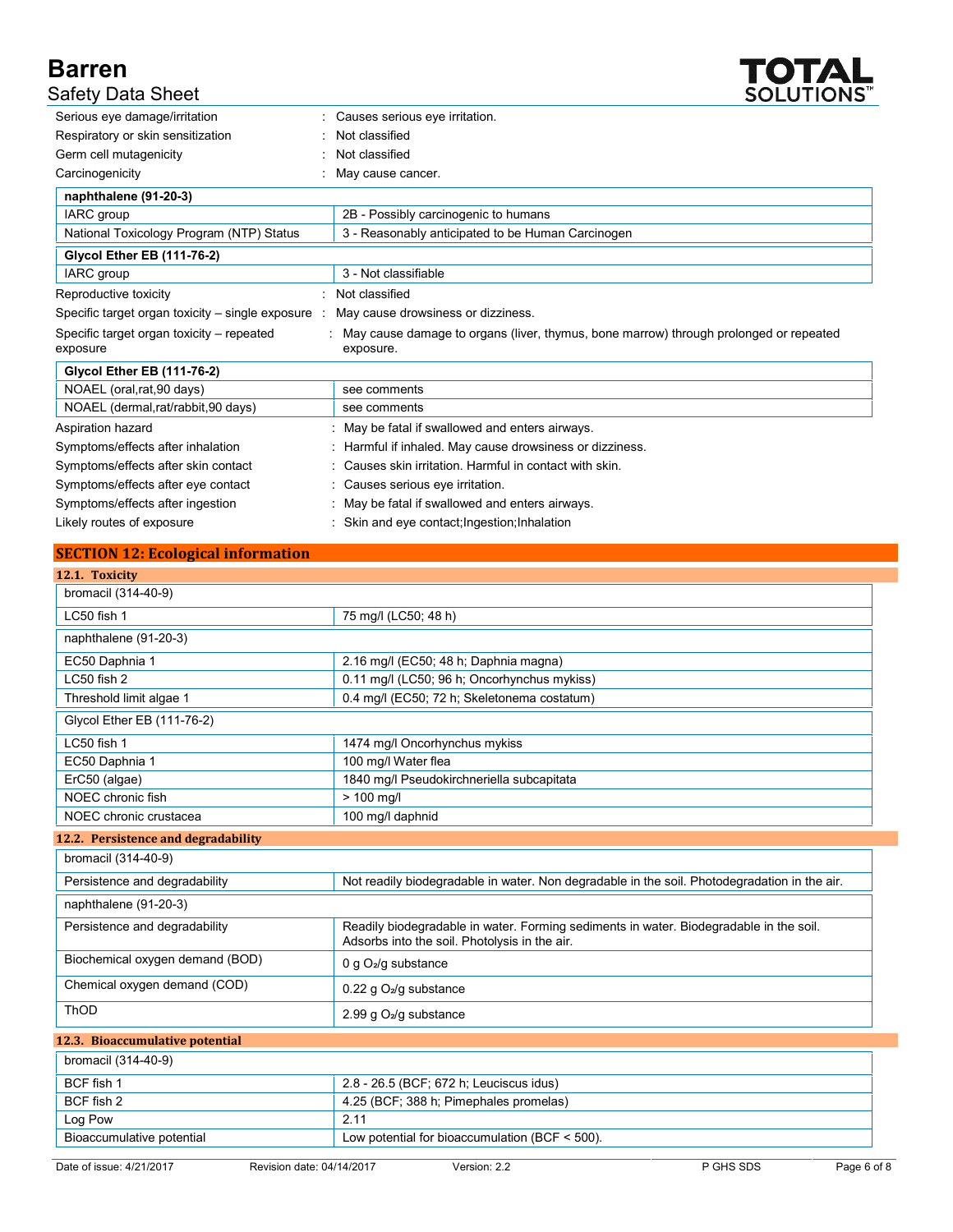# Safety Data Sheet



| naphthalene (91-20-3)                                                       |                                                                                                                                                       |
|-----------------------------------------------------------------------------|-------------------------------------------------------------------------------------------------------------------------------------------------------|
| BCF fish 1                                                                  | 23 - 168 (BCF; 8 weeks; Cyprinus carpio)                                                                                                              |
| Log Pow                                                                     | 3.3 (Experimental value)                                                                                                                              |
| Bioaccumulative potential                                                   | Low potential for bioaccumulation (BCF < 500).                                                                                                        |
| 2-ethylhexyl 2,4-dichlorophenoxyacetate (1928-43-4)                         |                                                                                                                                                       |
| Log Pow                                                                     | 5.78 (Experimental value)                                                                                                                             |
| <b>SECTION 13: Disposal considerations</b>                                  |                                                                                                                                                       |
| 13.1. Waste treatment methods                                               |                                                                                                                                                       |
| Product/Packaging disposal recommendations :                                | Dispose of contents/container to comply with local/regional/national regulations.                                                                     |
| Additional information                                                      | Clean up even minor leaks or spills if possible without unnecessary risk. Handle empty<br>containers with care because residual vapors are flammable. |
| <b>SECTION 14: Transport information</b>                                    |                                                                                                                                                       |
| <b>Department of Transportation (DOT)</b><br>Transport document description | : NA1993 Combustible liquid, n.o.s. (Aliphatic Hydrocarbon), 3, Ill                                                                                   |
| UN-No.(DOT)                                                                 | : $NA1993$                                                                                                                                            |
| Proper Shipping Name (DOT)                                                  | : Combustible liquid, n.o.s.                                                                                                                          |
| Class (DOT)                                                                 | : 3 - Class 3 - Flammable and combustible liquid 49 CFR 173.120                                                                                       |
| Packing group (DOT)                                                         | : III - Minor Danger                                                                                                                                  |
| DOT Packaging Non Bulk (49 CFR 173.xxx) : 203                               |                                                                                                                                                       |
| DOT Packaging Bulk (49 CFR 173.xxx)                                         | : 241                                                                                                                                                 |
| <b>DOT Symbols</b>                                                          | D - Proper shipping name for domestic use only, or to and from Canada, G - Identifies PSN requiring<br>a technical name                               |

| Other information                   | When transported by ground in non-bulk containers, this product utilizes the exception<br>found under 49 CFR 173.150. |
|-------------------------------------|-----------------------------------------------------------------------------------------------------------------------|
| <b>ADR</b>                          |                                                                                                                       |
| No additional information available |                                                                                                                       |
| <b>Transport by sea</b>             |                                                                                                                       |
| No additional information available |                                                                                                                       |
| Air transport                       |                                                                                                                       |
| No additional information available |                                                                                                                       |

#### **SECTION 15: Regulatory information**

DOT Special Provisions (49 CFR 172.102) : IB3,T1,T4,TP1

: 150

: 60 L

: 220 L

DOT Packaging Exceptions (49 CFR

DOT Quantity Limitations Passenger aircraft/rail (49 CFR 173.27)

DOT Quantity Limitations Cargo aircraft

DOT Vessel Stowage Location : A

Emergency Response Guide (ERG) Number : 128

173.xxx)

only (49 CFR 175.75)

**Additional information**

All components of this product are listed, or excluded from listing, on the United States Environmental Protection Agency Toxic Substances Control Act (TSCA) inventory

Chemical(s) subject to the reporting requirements of Section 313 or Title III of the Superfund Amendments and Reauthorization Act (SARA) of 1986 and 40 CFR Part 372.

| bromacil                                                            | CAS-No. 314-40-9  | $0.93 - 1.03\%$ |  |
|---------------------------------------------------------------------|-------------------|-----------------|--|
| naphthalene                                                         | CAS-No. 91-20-3   | $0 - 0.25%$     |  |
| 2-ethylhexyl 2,4-dichlorophenoxyacetate                             | CAS-No. 1928-43-4 | $0.98 - 1.20%$  |  |
| Glycol Ether EB                                                     | CAS-No. 111-76-2  | $10 - 30 \%$    |  |
| bromacil (314-40-9)                                                 |                   |                 |  |
| Subject to reporting requirements of United States SARA Section 313 |                   |                 |  |
|                                                                     |                   |                 |  |
| naphthalene (91-20-3)                                               |                   |                 |  |